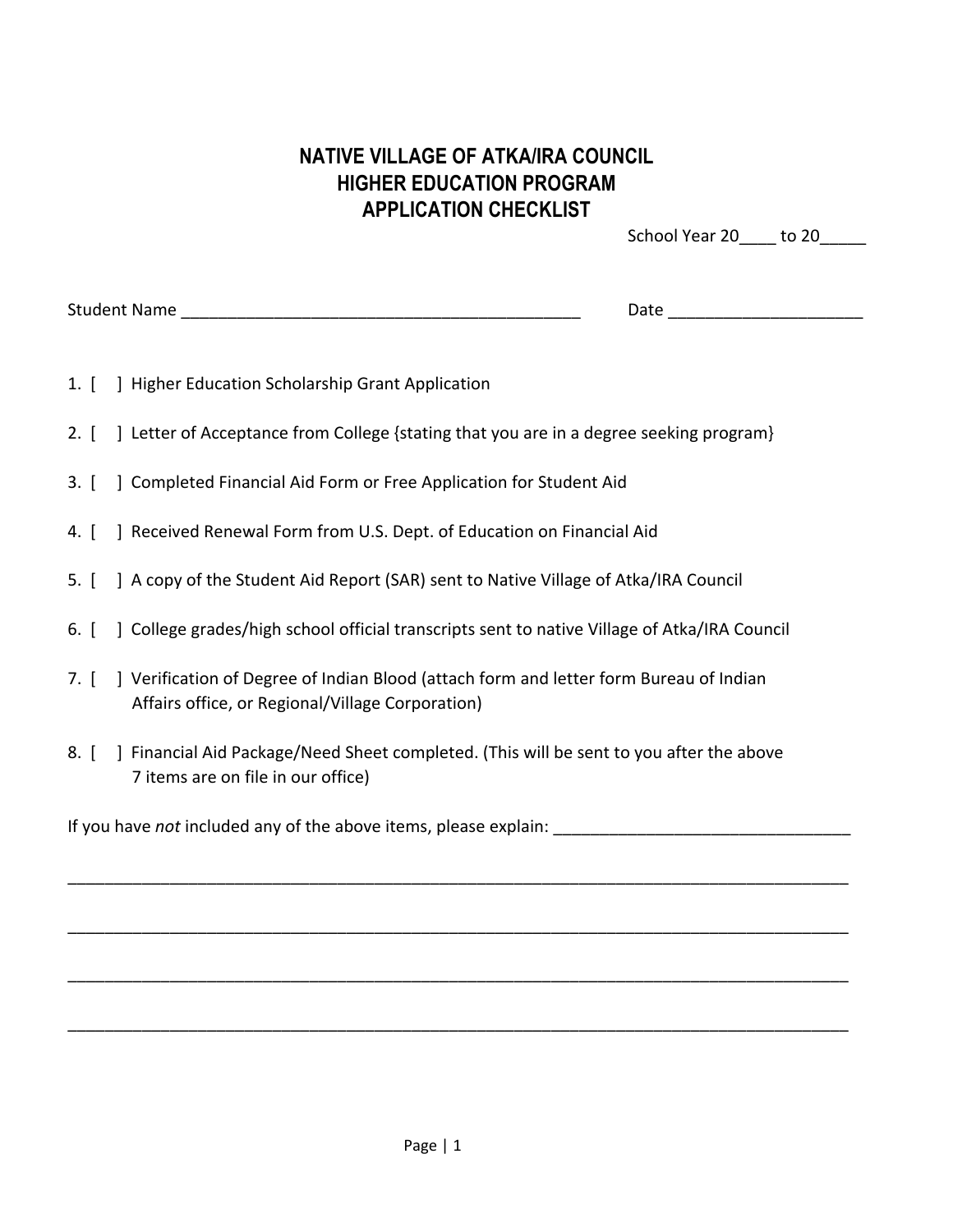# **NATIVE VILLAGE OF ATKA/IRA COUNCIL HIGHER EDUCATION GRANT APPLICATION**

| School Year 20 | to 20 |
|----------------|-------|
|                |       |

| <b>PERSONAL INFORMATION</b>                                                                                                                                                        |                                    |
|------------------------------------------------------------------------------------------------------------------------------------------------------------------------------------|------------------------------------|
|                                                                                                                                                                                    |                                    |
|                                                                                                                                                                                    | Degree of                          |
| Home Address:                                                                                                                                                                      |                                    |
|                                                                                                                                                                                    | [ ] Male [ ] Female                |
| <u> 1980 - Jan James James Barnett, fransk politik (d. 1980)</u>                                                                                                                   |                                    |
| Social Security #                                                                                                                                                                  | Date of Birth <b>Exercise 2008</b> |
| Native Corporation(s) enrollment: At Large? [ ] Yes [ ] No 13 <sup>th</sup> Region? [ ] Yes [ ] No                                                                                 |                                    |
| Regional: Aleut Corporation [ ] Yes [ ] No Village: ____________________________ [ ] Yes [ ] No<br>Are you a direct descendent of an Aleut Corporation shareholder? [ ] Yes [ ] No |                                    |
|                                                                                                                                                                                    |                                    |
| Marital Status: [ ] Single [ ] Married [ ] Divorced [ ] Separated                                                                                                                  |                                    |
|                                                                                                                                                                                    |                                    |
| General Health: [ ] Excellent [ ] Good [ ] Fair [ ] Poor                                                                                                                           |                                    |
|                                                                                                                                                                                    |                                    |
| Last, First, MI                                                                                                                                                                    |                                    |
|                                                                                                                                                                                    |                                    |
|                                                                                                                                                                                    |                                    |
| Are you a dependent of a deceased or disabled War Veteran? [ ] Yes [ ] No<br>Are you a Veteran? [ ] Yes [ ] No Veteran's Benefits? [ ] Yes [ ] No                                  |                                    |
| Father's Name: The Contract of Birth: The Contract of Birth: The Contract of Birth:                                                                                                |                                    |
|                                                                                                                                                                                    | Degree of                          |
|                                                                                                                                                                                    |                                    |
|                                                                                                                                                                                    |                                    |
|                                                                                                                                                                                    |                                    |
|                                                                                                                                                                                    | Degree of                          |
|                                                                                                                                                                                    |                                    |
|                                                                                                                                                                                    |                                    |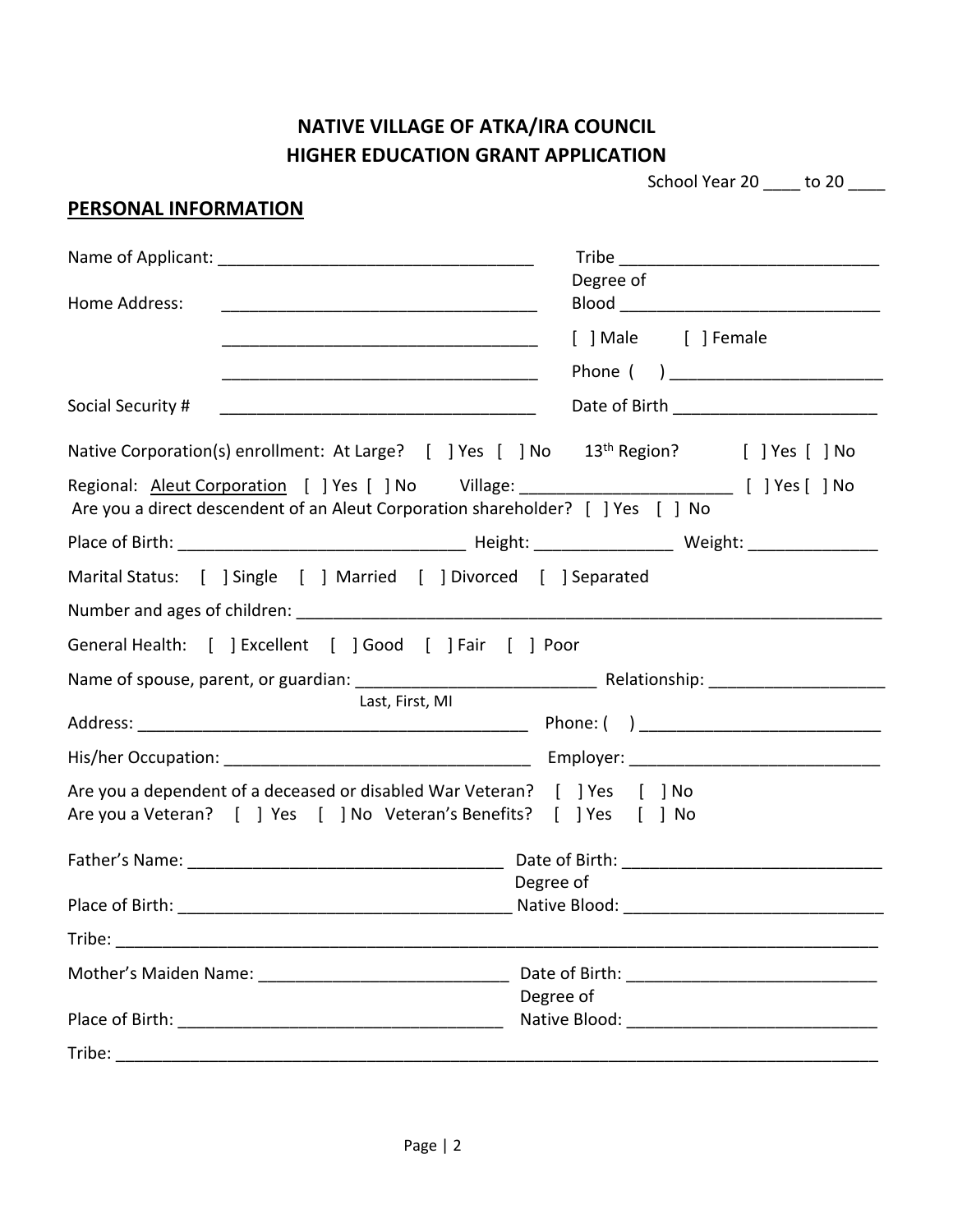## **FAMILY FINANCIAL REPORT**

|                                |  | Income:                                                                                                                                             |  |                                                                                                                |
|--------------------------------|--|-----------------------------------------------------------------------------------------------------------------------------------------------------|--|----------------------------------------------------------------------------------------------------------------|
|                                |  | Income:                                                                                                                                             |  |                                                                                                                |
| <b>EDUCATIONAL INFORMATION</b> |  |                                                                                                                                                     |  |                                                                                                                |
|                                |  | Circle the highest grade completed: Grade School (1 2 3 4 5 6 7 8)<br>High School (9 10 11 12)<br>College (13 14 15 16)<br>Post Graduate (1 2 3 MA) |  |                                                                                                                |
|                                |  |                                                                                                                                                     |  |                                                                                                                |
|                                |  |                                                                                                                                                     |  | Graduate? [ ] Yes [ ] No Date of Graduation: [1] Denote a Leonard Craduation: [1] Denote a Leonard D           |
|                                |  |                                                                                                                                                     |  | High School Equivalency Certificate (GED) State: _____________________________Date: __________________________ |
|                                |  | COLLEGE, UNIVERSITY, TECHNICAL, OR BUSINESS SCHOOL EVER ATTENDED:                                                                                   |  |                                                                                                                |
| Institution                    |  |                                                                                                                                                     |  | City/State   Dates Attended   Hours   Degree Obtained                                                          |
|                                |  |                                                                                                                                                     |  |                                                                                                                |
|                                |  |                                                                                                                                                     |  |                                                                                                                |
|                                |  |                                                                                                                                                     |  |                                                                                                                |
|                                |  |                                                                                                                                                     |  | Name and address of college/university you plan to enter:                                                      |
|                                |  |                                                                                                                                                     |  |                                                                                                                |
|                                |  | Acceptance for admission: [ ] Have Applied [ ] Been Accepted                                                                                        |  |                                                                                                                |
|                                |  |                                                                                                                                                     |  | College classification: [ ] Freshman [ ] Sophomore [ ] Junior [ ] Senior [ ] Graduate                          |
|                                |  |                                                                                                                                                     |  | Degree seeking: _____________                                                                                  |
|                                |  |                                                                                                                                                     |  | (AA, BS, or BA)                                                                                                |
| <b>FINANCIAL INFORMATION</b>   |  |                                                                                                                                                     |  |                                                                                                                |

### LIST ALL PERSONAL RESOURCES

| Resource                  | 1 <sup>st</sup> Semester/Quarter | 2 <sup>nd</sup> Semester/Quarter | 3 <sup>rd</sup> Quarter |
|---------------------------|----------------------------------|----------------------------------|-------------------------|
| <b>Personal Savings</b>   |                                  |                                  |                         |
| Earnings from School year |                                  |                                  |                         |
| <b>From Parents</b>       |                                  |                                  |                         |
| <b>TOTAL</b>              |                                  |                                  |                         |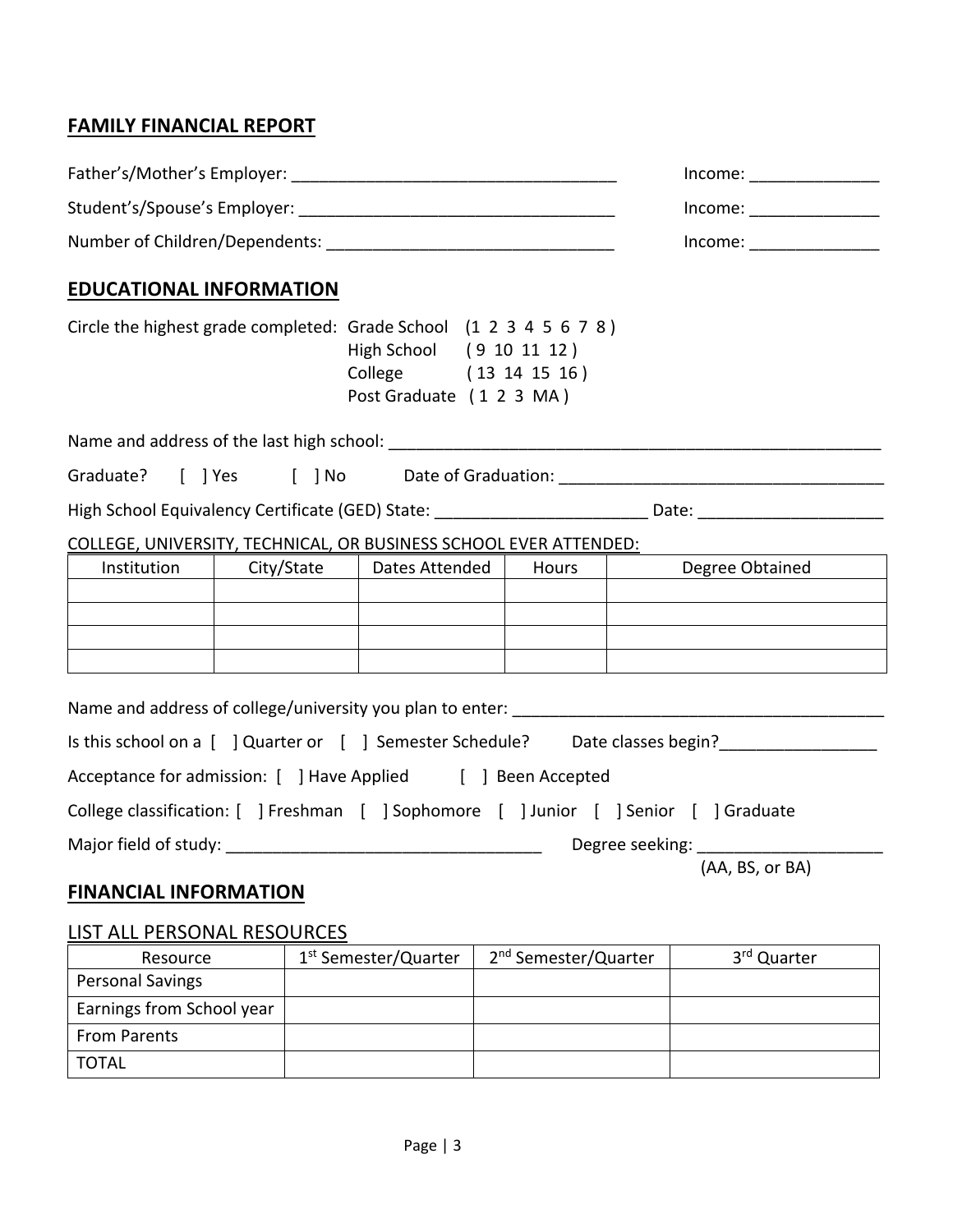#### LIST SCHOLARSHIP AIDS YOU APPLIED FOR, OTHER THAN THE HIGHER EDUCATION PROGRAM

| Source | Amount Applied For | Amount & Date Awarded |
|--------|--------------------|-----------------------|
|        |                    |                       |
|        |                    |                       |
|        |                    |                       |

#### LIST SCHOLARSHIP AIDS YOU HAVE PREVIOUSLY RECEIVED FROM ALL SOURCES, INCLUDING THE HIGHER EDUCATION PROGRAM

| Source | <b>Amount Received</b> | School Year |
|--------|------------------------|-------------|
|        |                        |             |
|        |                        |             |
|        |                        |             |

**BUDGET STATEMENT**: (If the budget is prepared before or at the beginning of the school year, *estimate expenses* for the whole school year, or if for one or two quarters or one semester, list expenses accordingly.)

| Expense                 | 1 <sup>st</sup> Semester/Quarter | 2 <sup>nd</sup> Semester/Quarter | 3rd Quarter |
|-------------------------|----------------------------------|----------------------------------|-------------|
| Tuition                 |                                  |                                  |             |
| Fees                    |                                  |                                  |             |
| Meals                   |                                  |                                  |             |
| Room                    |                                  |                                  |             |
| Books & School Supplies |                                  |                                  |             |
| Misc. Personal Supplies |                                  |                                  |             |
| Transportation          |                                  |                                  |             |
| <b>TOTAL EXPENSES</b>   |                                  |                                  |             |
| <b>TOTAL RESOURCES</b>  |                                  |                                  |             |
| <b>REQUESTED AMOUNT</b> |                                  |                                  |             |

| THE ABOVE INFORMATION IS CORRECT TO THE BEST OF MY KNOWLEDGE.   |        |  |  |
|-----------------------------------------------------------------|--------|--|--|
| (Signature of Applicant)                                        | (Date) |  |  |
| IF APPLICANT IS A YOUTH, COUNTER SIGNATURE OF PARENTS/GUARDIAN. |        |  |  |
| (Signature of Parent/Guardian)                                  | (Date) |  |  |

\_\_\_\_\_\_\_\_\_\_\_\_\_\_\_\_\_\_\_\_\_\_\_\_\_\_\_\_\_\_\_\_\_\_\_\_\_\_\_\_\_\_\_\_\_\_\_\_\_\_\_\_\_\_\_\_\_\_\_\_\_\_\_\_\_\_\_\_\_\_\_\_\_\_\_\_\_\_\_\_\_\_\_\_

\_\_\_\_\_\_\_\_\_\_\_\_\_\_\_\_\_\_\_\_\_\_\_\_\_\_\_\_\_\_\_\_\_\_\_\_\_\_\_\_\_\_\_\_\_\_\_\_\_\_\_\_\_\_\_\_\_\_\_\_\_\_\_\_\_\_\_\_\_\_\_\_\_\_\_\_\_\_\_\_\_\_\_\_

\_\_\_\_\_\_\_\_\_\_\_\_\_\_\_\_\_\_\_\_\_\_\_\_\_\_\_\_\_\_\_\_\_\_\_\_\_\_\_\_\_\_\_\_\_ \_\_\_\_\_\_\_\_\_\_\_\_\_\_\_\_\_\_\_\_\_\_\_\_\_\_\_\_\_\_\_\_\_\_\_\_

Comments and/or recommendations of school officials.

(High School Principal/Counselor) ( Date )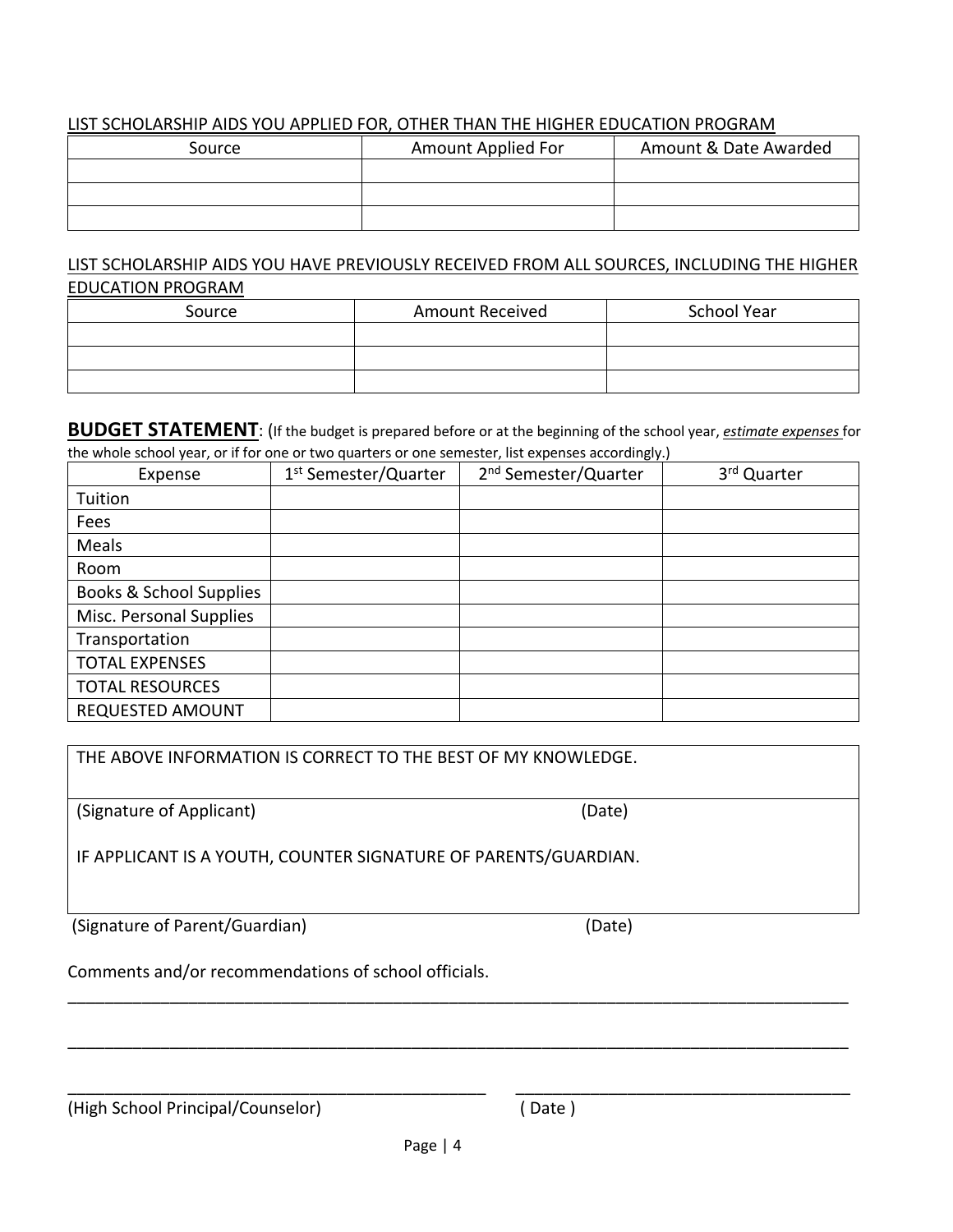# **NATIVE VILLAGE OF ATKA/IRA COUNCIL HIGHER EDUCATION PROGRAM GENERAL INFORMATION**

The Native Village of Atka/IRA Council, Education Office administers the Higher Education Scholarship Grant Program for students who are enrolled in the Aleut Regional Corporation and the 13<sup>th</sup> Region Corporation. If you are not enrolled in either of these corporations, please contact the Bureau of Indian Affairs Anchorage Office for where you should apply.

The Higher Education scholarship grant program is a *Supplemental Program*.

**ELIGIBILITY:** Participants must meet all of the following requirements:

- 1. Students must be Alaskan Native (Aleut, Eskimo or Indian)
- 2. Show Financial Need after other sources of funding have been considered
- 3. Must be enrolled in a Four-Year academic degree program

4. Must be accepted by an accredited institution. If not, the credits from a non-accredited school must be transferable to Three accredited colleges or universities

**LENGTH OF FUNDING:** A student can be funded for a maximum of six (6) years by the Higher Education Program.

**FULL-TIME:** You must complete a minimum of Twelve credit hours per semester or Ten credit hours per quarter or the college's full-time status requirement.

**GRADES:** It is your responsibility to send us your grades at the end of each term. Your scholarship grant check will not be forwarded to the school until your grades are received after each semester/quarter.

**ACADEMIC PROGRESS:** The Higher Education scholarship grant program requires each student funded make academic progress. This means you must declare a major and make steady progress toward that degree.

**GOOD STANDING:** The minimum requirements for good standing are for you to complete at least twelve credits per semester or ten credits per quarter and to maintain at least a 2.0 grade point average (GPA).

**STUDENT RESPONSIBILITIES:** As a participant, there are certain responsibilities you must meet in order to remain eligible for Higher Education scholarship grant program.

- 1. Apply for financial aid from your college, and any other sources for which you might be eligible, (i.e., veteran's benefits, Alaska Student Loan Program, private and foundation scholarships, and personal and/or family contributions).
- 2. Sign up for a room on campus and pay your deposit early, or arrange housing, which is affordable and suitable to your needs.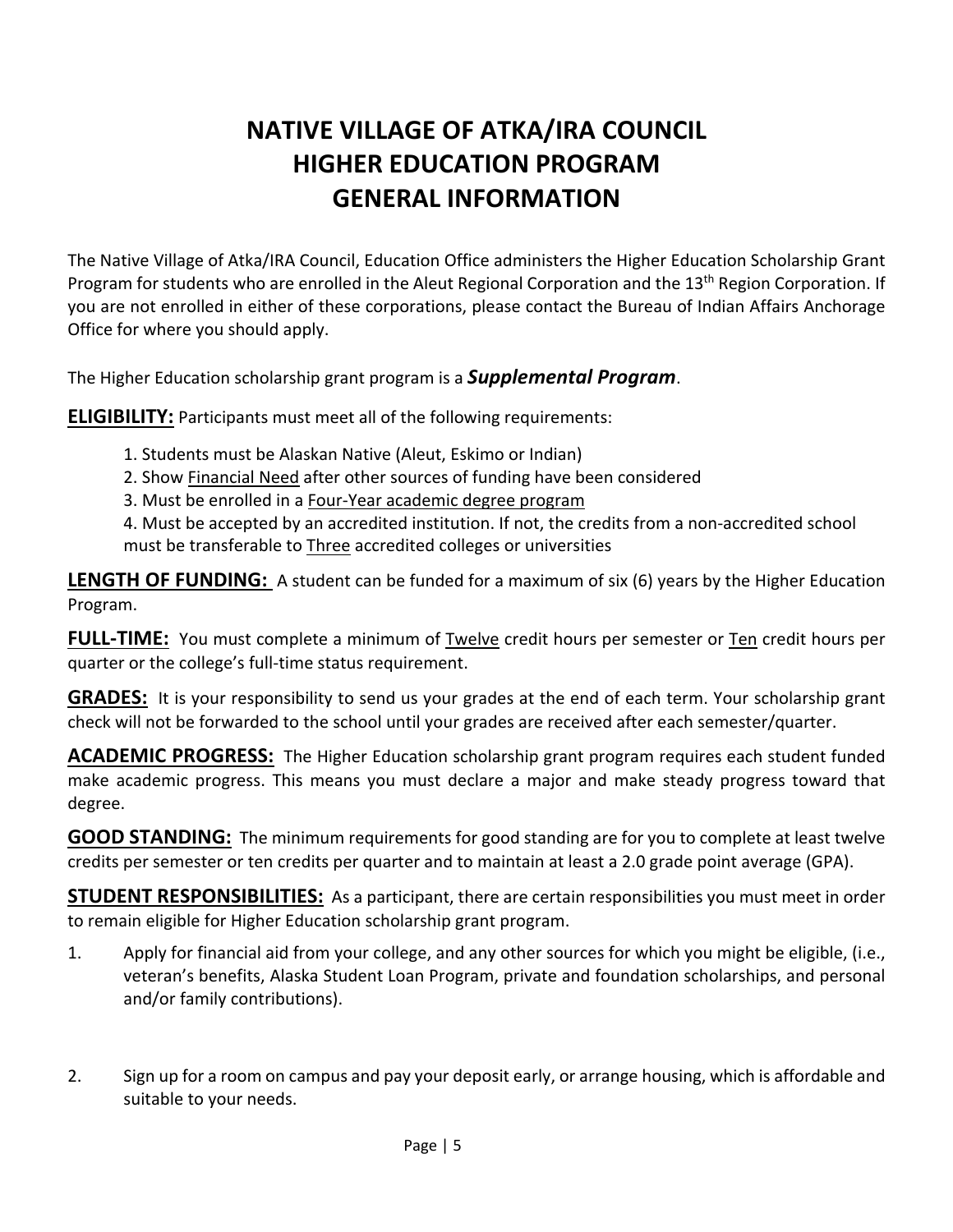- 3. Check with your Financial Aid Officer about your scholarship grant when you arrive on campus for registration.
- 4. Send an official copy of your grades/transcript to this office at the end of each term.
- 5. Maintain good standing.
- 6. Notify this office of any change in your address or plans regarding schools.
- 7. Keep in touch. Let us know how you are doing.
- 8. Talk to your career counselor if you are having academic difficulties. There are usually support groups on campus, which you may contact for advice and sharing problems.
- 9. Work with an academic advisor to develop an academic plan to work towards your degree.
- 10. Reapply for a scholarship grant every year by July 15 for the Fall semester or December 15 for the Spring semester.
- 11. Complete a Financial Aid Form or the Free Application for Federal Student Aid each school year.
- 12. Notify this office when you graduate, be sure to state the major and minor you received. Provide us with a copy of your degree to keep in your student file.

**APPLICATION PROCEDURE:** In order to apply for a Higher Education scholarship grant, you must follow this procedure:

- 1. Inform us as soon as you have been admitted to the college of your choice.
- 2. If you have applied to several colleges, you must apply for financial aid at each college to which you apply.
- 3. Fill out a Financial Aid Form (FAF) or a Free Application for Federal Student Aid every year and sent it to the college Scholarship Service. Please read the instructions carefully. In the proper space, indicate that you want copies of the FAF sent to the Native Village of Atka/IRA Council or make a copy of your Student Aid Report (SAR). You will also need to have copies sent to the school you plan to attend.

Mail your completed Higher Education scholarship grant application with required attachments to the Native of Atka/IRA Council. Attn: Higher Education Program; P.O. Box 47030, Atka, AK 99547-0030.

We will notify you of its receipt and request any additional information, if needed.